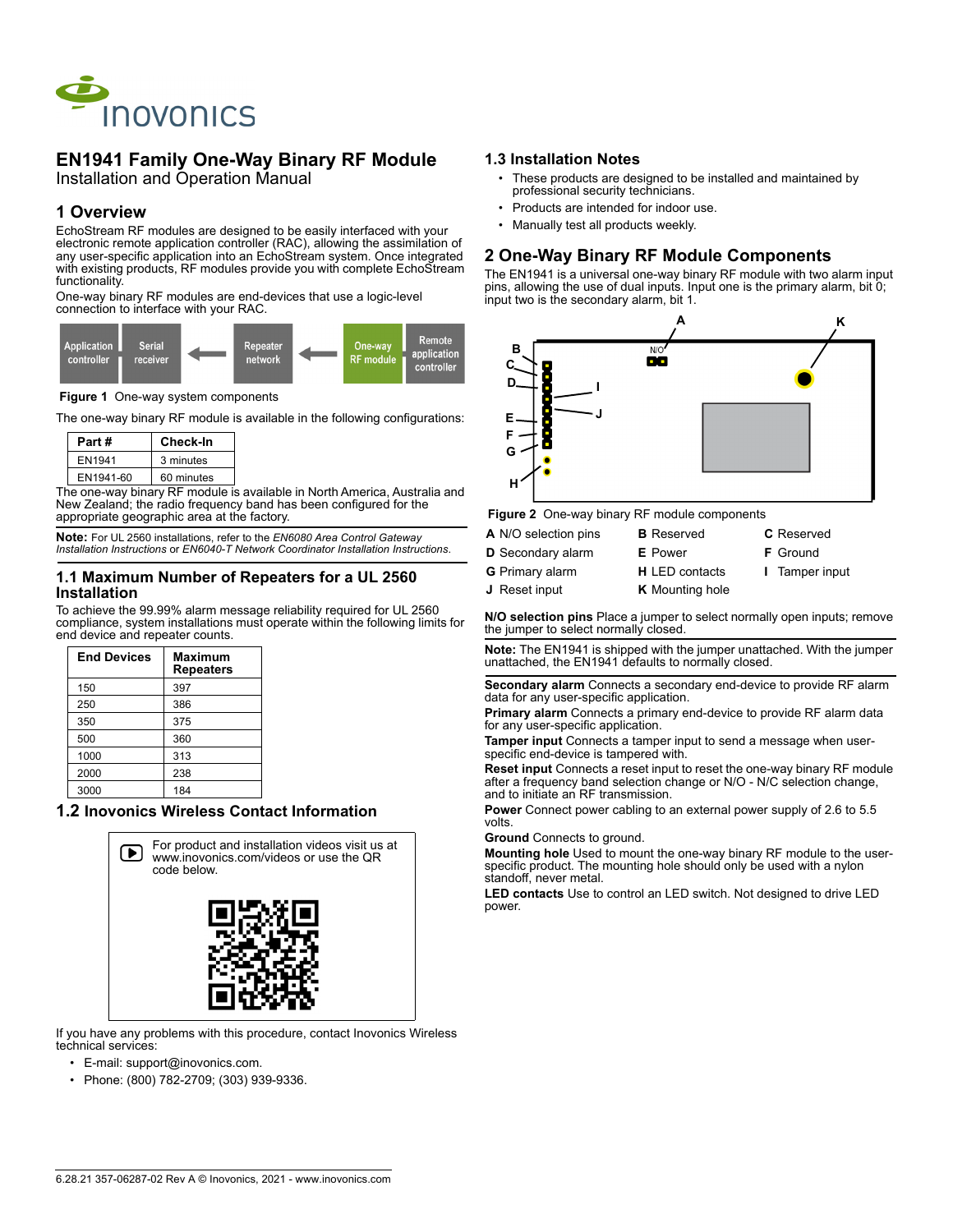## **3 One-Way Binary RF Module Dimensions**



 **Figure 3** One-Way binary RF module dimensions

## **4 One-Way Binary RF Module Connections and Output Jumpers**

|                    | Connection                                                                         | Output<br>Jumper N/O | Output<br>Jumper N/C |
|--------------------|------------------------------------------------------------------------------------|----------------------|----------------------|
| Primary<br>Alarm   | Open                                                                               | Alarm Clear          | Alarm                |
|                    | Ground                                                                             | Alarm                | Alarm Clear          |
| Secondary<br>Alarm | Open                                                                               | Alarm Clear          | Alarm                |
|                    | Ground                                                                             | Alarm                | Alarm Clear          |
| Tamper             | Open                                                                               | Alarm                | Alarm                |
|                    | Ground                                                                             | Alarm Clear          | Alarm Clear          |
| Reset              | Open for normal operation; connect to the ground and release<br>for a board reset. |                      |                      |

## **5 Installation Notes**

- One-way binary RF modules are designed to be easily interfaced with your electronic remote application controller, however integration must conform to the following:
- The RF module must only be connected at the eight pin header or eight pin plated through-holes.
- All cables and wires must be routed away from the component side of the RF module.
- The integrated antenna must not be tampered with; no connection to an alternate antenna is provided.
- The application module must not include an integrated secondary colocated radio module.
- The one-way binary RF module antenna should be placed so that it is facing away, or otherwise isolated from, your device's ground plane.
- Components that are sensitive to RF transmission, such as high gain circuits, should be isolated from the antenna to prevent interference.
- One-way binary RF modules should not be mounted on metal surfaces or inside metal enclosures. They should also not be mounted where sheet metal ductwork, wire mesh screens, etc. might block transmissions.

## **6 One-Way Binary RF Module Requirements**

### **6.1 Power Requirements**

The one-way binary RF module has an on-board voltage regulator. Connect power cabling to an external power supply (Vcc) of 2.6 to 5.5 volts. Voltage must be sustained at 2.6 volts or above and supply 100 milliamps during the transmit cycle.

|                                                                                  | <b>EN1941</b>       | EN1941-60        |
|----------------------------------------------------------------------------------|---------------------|------------------|
| <b>Check-In Interval</b>                                                         | 3 minutes           | 60 minutes       |
| Average Current Draw, Based on<br>One Alarm Message per Day on<br>Average        | 32 uA               | 5 uA             |
| <b>Peak Transmitted Current</b>                                                  | Less than 100<br>mA | Less than 100 mA |
| Increase in Average Current<br>for Alarm/Restore Cycle,<br>Based on One per Hour | 15 uA               | 15 uA            |

**Note:** For UL 2560 installations, transmitters must have a minimum checkin time of 60 minutes.

### **6.2 Low Battery Condition**

The one-way binary RF module measures battery voltage every three and a half hours, and, when the battery measures 2.6 volts, a serial message is sent indicating a low battery condition.

#### **6.3 Temperature range**

-20°C to +60°C, non-condensing

### **6.4 RF network compatibility**

EchoStream commercial mesh network.

#### **6.5 Input Requirements**

**Caution:** Input levels must not exceed 3.3 V.

**Open** When an active source (open collector or dry contact) is used to drive the alarm or tamper input, the voltage should be between 0.75xVcc and Vcc. A passive input should have an impedance of greater than 5.1k ohm between the input and ground.

**Closed** When an active source is used, the voltage should be less than 0.25xVcc. A passive input should have an impedance of less than 240 ohm.

#### **6.6 LED Requirements**

The LED output is an active output from the microprocessor, with a 1k series resistor to limit current draw. Default state is low, and the LED pin is pulled high during transmit.

## **7 Compliance Requirements**

#### **7.1 UL and cUL Requirements**

The module holds a UL and cUL Recognized Component Mark and is intended to be factory installed in another device, system or end-product. The suitability of the module for use in a UL and/or cUL listed (certified) device, system or end-product, is restricted as follows:

- The EN1941 was evaluated as a UL/cUL Recognized Component compliant to selected requirements from UL639, ULC-S306-03, UL1076, ULC/ORD-C1076 and UL1610 as specified in the Conditions of Acceptability of the UL Report.
- The Supply Line Transient tests shall be added to the RAC UL evaluation program if it is powered by an AC/DC adapter rather than a low voltage battery.
- If intended use includes UL1610, UL1076 or UL639 installations, the RAC shall be evaluated for Short Range RF Device tests.
- Compatible UL receivers (except for UL 2560) include EN4216MR, EN4232MR and EN7285. Refer to the *EN4216MR Installation and Operation Manual*, the *EN4232MR Installation and Operation Manual* or the *EN7285 Installation Instructions*.
- The EN1941-60 is a UL2560 unlisted component.